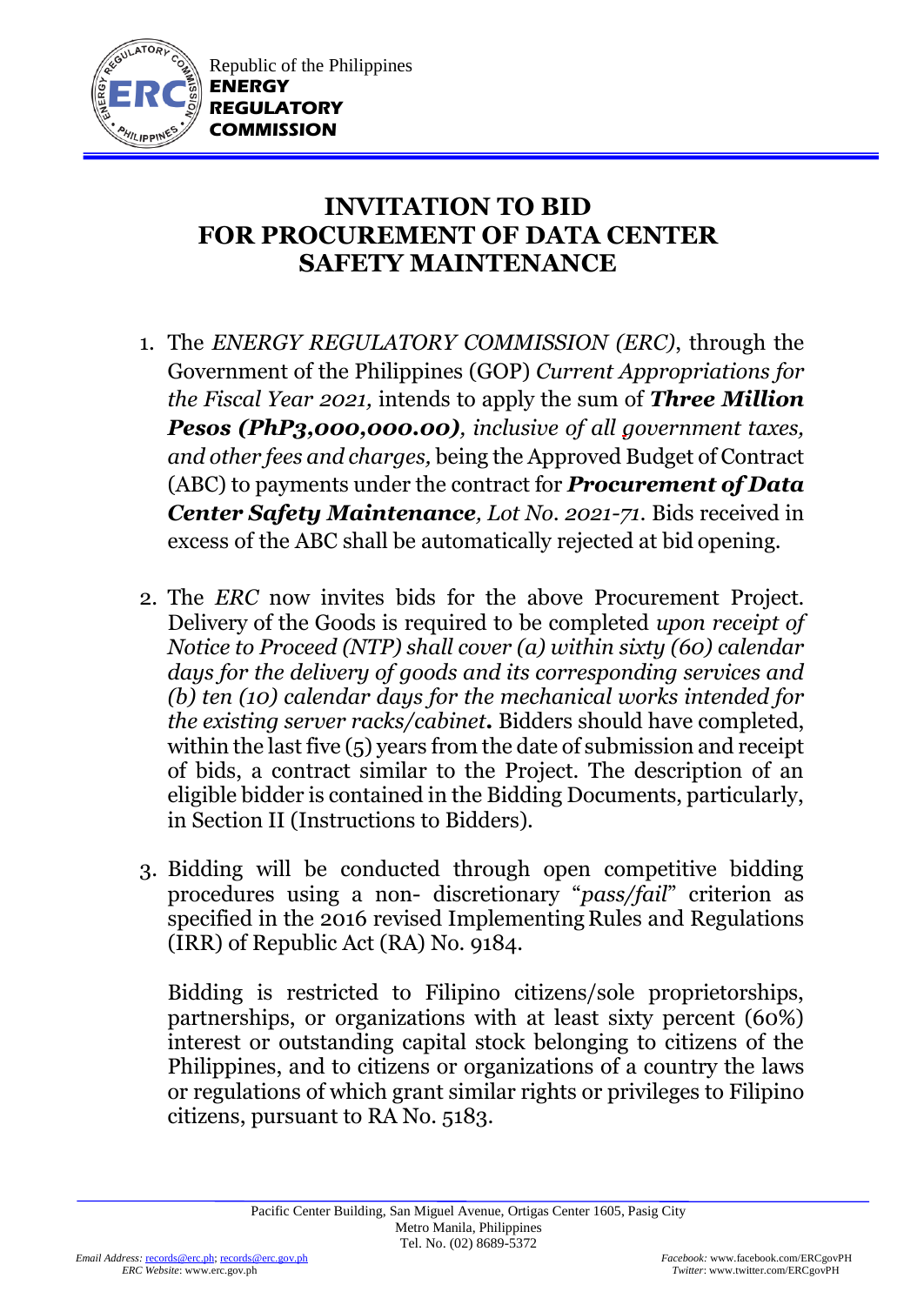- 4. Prospective Bidders may obtain further information from *ERC BAC Secretariat* and inspect the Bidding Documents at the address given below during *Monday to Friday, 9:00 A.M. to 4:00 P.M*.
- 5. A complete set of Bidding Documents may be acquired by interested Bidders on *09 November 2021* from the given address and website(s) below *and upon payment of the applicable fee for the Bidding Documents, pursuant to the latest Guidelines issued by the GPPB, in the amount of Five Thousand Pesos (PhP5,000.00)*. The Procuring Entity shall allow the bidder to present its proof of payment for the fees *in person.*
- 6. The *ERC BAC* will hold a Pre-Bid Conference<sup>1</sup> , which shall be open to prospective bidders, on *18 November 2021, 10:00 A.M. through videoconferencing via MS Teams, which can be accessed through:*

[https://teams.microsoft.com/l/meetup-](https://teams.microsoft.com/l/meetup-join/19%3Ameeting_NzdlMjY4ZWUtMGE4My00ZjI1LWE0N2YtMTJlNDcxMDc4YzNj%40thread.v2/0?context=%7B%22Tid%22%3A%2234a3c75d-10fe-482b-9220-04df09540e89%22%2C%22Oid%22%3A%225f074c63-51dc-4812-9356-3479a48fb753%22%7D)

[join/19%3Ameeting\\_NzdlMjY4ZWUtMGE4My00ZjI1LWE0N2YtMTJlNDcx](https://teams.microsoft.com/l/meetup-join/19%3Ameeting_NzdlMjY4ZWUtMGE4My00ZjI1LWE0N2YtMTJlNDcxMDc4YzNj%40thread.v2/0?context=%7B%22Tid%22%3A%2234a3c75d-10fe-482b-9220-04df09540e89%22%2C%22Oid%22%3A%225f074c63-51dc-4812-9356-3479a48fb753%22%7D) [MDc4YzNj%40thread.v2/0?context=%7B%22Tid%22%3A%2234a3c75d-](https://teams.microsoft.com/l/meetup-join/19%3Ameeting_NzdlMjY4ZWUtMGE4My00ZjI1LWE0N2YtMTJlNDcxMDc4YzNj%40thread.v2/0?context=%7B%22Tid%22%3A%2234a3c75d-10fe-482b-9220-04df09540e89%22%2C%22Oid%22%3A%225f074c63-51dc-4812-9356-3479a48fb753%22%7D)[10fe-482b-9220-04df09540e89%22%2C%22Oid%22%3A%225f074c63-](https://teams.microsoft.com/l/meetup-join/19%3Ameeting_NzdlMjY4ZWUtMGE4My00ZjI1LWE0N2YtMTJlNDcxMDc4YzNj%40thread.v2/0?context=%7B%22Tid%22%3A%2234a3c75d-10fe-482b-9220-04df09540e89%22%2C%22Oid%22%3A%225f074c63-51dc-4812-9356-3479a48fb753%22%7D) [51dc-4812-9356-3479a48fb753%22%7D](https://teams.microsoft.com/l/meetup-join/19%3Ameeting_NzdlMjY4ZWUtMGE4My00ZjI1LWE0N2YtMTJlNDcxMDc4YzNj%40thread.v2/0?context=%7B%22Tid%22%3A%2234a3c75d-10fe-482b-9220-04df09540e89%22%2C%22Oid%22%3A%225f074c63-51dc-4812-9356-3479a48fb753%22%7D)

- 7. Bids must be duly received by the BAC Secretariat through manual submission at the office address indicated below on or before *03 December 2021, 10:00 A.M.* Late bids shall not be accepted. Bidders are requested to submit one (1) original and one (1) copy of their bids. Bidders are likewise requested to bring the originals of the documents submitted and present the same for comparison during the bid opening.
- 8. All Bids must be accompanied by a bid security in any of the acceptable forms and in the amount stated in **ITB** Clause 14.
- 9. Bid opening shall be on *03 December 2021, 10:00 A.M.* at the given address below. Bids will be opened in the presence of the bidders' representatives who choose to attend the activity.
- 10. The *ERC* reserves the right to reject any and all bids, declare a failure of bidding, or not award the contract at any time prior to contract award in accordance with Sections 35.6 and 41 of the 2016 revised IRR of RA No. 9184, without thereby incurring any liability to the affected bidder or bidders.